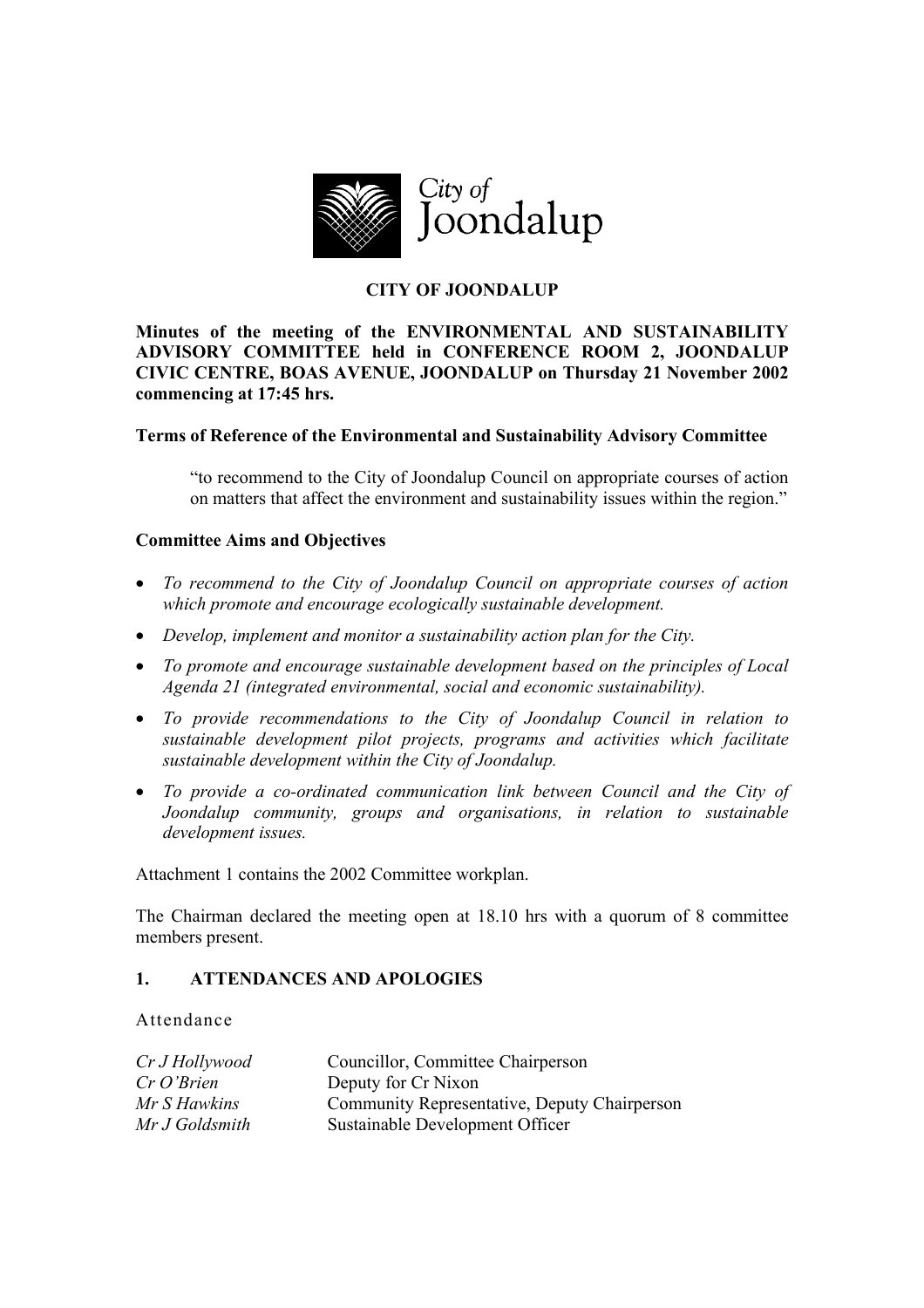| Mr D Wake         | <b>Community Representative</b>                        |
|-------------------|--------------------------------------------------------|
| Mr R Kurup        | <b>Community Representative</b>                        |
| Mr S Magyar       | <b>Community Representative</b>                        |
| Mr V Cusack       | <b>Community Representative</b>                        |
| Apologies         |                                                        |
| Mr D Cluning      | <b>Manager Operations Services</b>                     |
| Mr G Down         | <b>Community Representative</b>                        |
| Non Attendance    |                                                        |
| Mr W Carstairs    | <b>Community Representative</b>                        |
| Mr G Hartnett     | Community Representative                               |
| Guests            |                                                        |
| Mr Kevin Robinson | Acting Manager Strategic and Corporate Planning        |
| Mr Peter Pikor    | Manager Infrastructure Management and Ranger Services. |
| Mr Murray Ralph   | Coordinator Civil Design                               |
| Mr Damian Smith   | Consultant Connell Wagner                              |

Cr Hollywood welcomed all guests and introduced Mr Robinson, Acting Manager Strategic and Corporate Planning, to the committee. Cr Hollywood noted that Mr Robinson has been appointed in an acting role for a three month period.

Consultant, Connell Wagner

## **2. DECLARATIONS OF FINANCIAL INTEREST**

Nil

## **3. CONFIRMATION OF MINUTES**

#### **3.1 Minutes of the Environmental and Sustainability Advisory Committee held on 26 September 2002.**

Committee minutes are available on the City of Joondalup web site. The direct link is;

http://www.joondalup.wa.gov.au/BUcouncilsupport/agenmin/council\_minutes\_co mmittees.asp

**MOVED Mr Magyar SECONDED Mr Hawkins that the minutes of the Environmental and Sustainability Advisory Committee meeting held on 26 September 2002 be accepted as a true and accurate record.** 

## **CARRIED**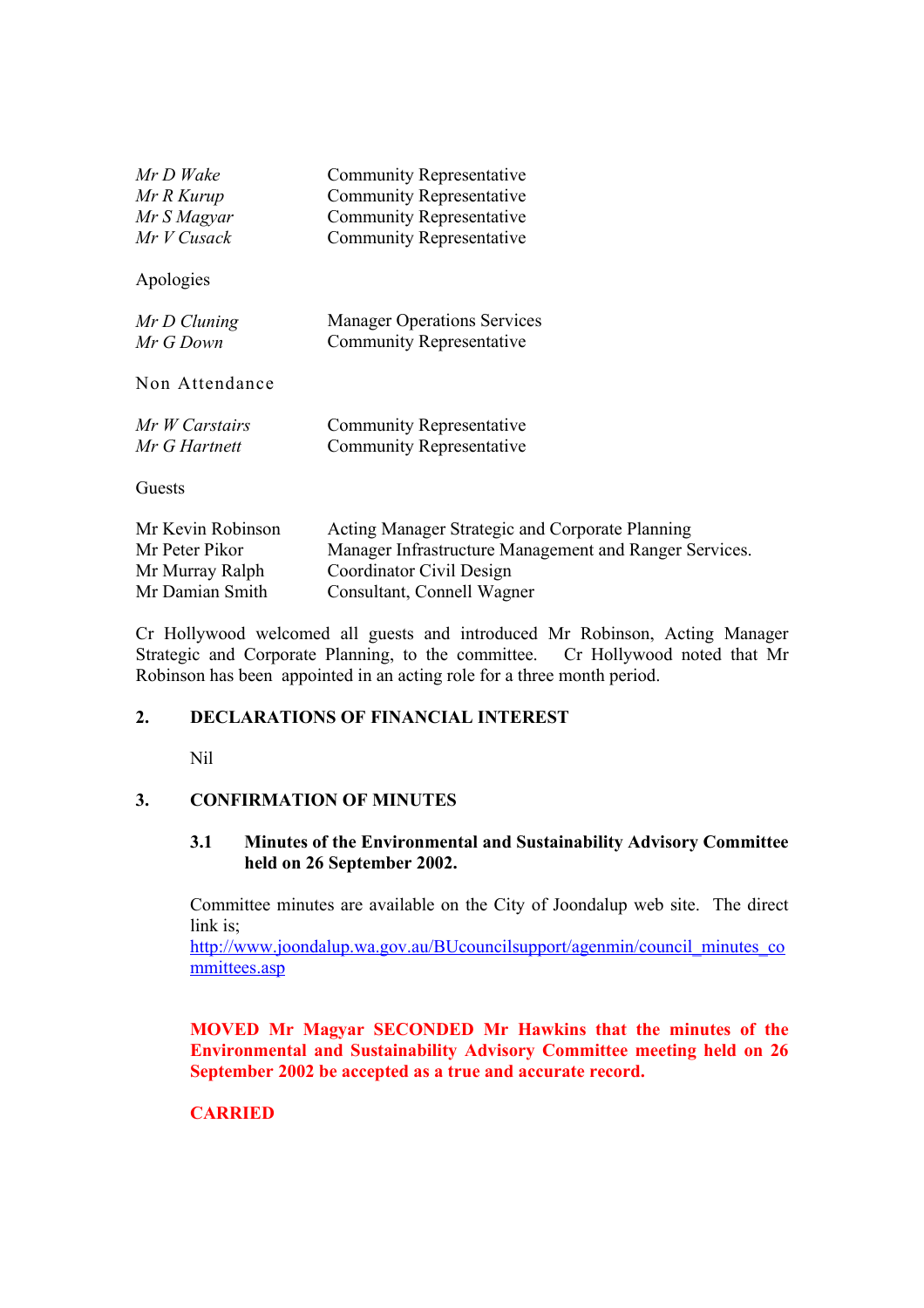## **4. BUSINESS OUTSTANDING FROM PREVIOUS MEETINGS (Cr J Hollywood)**

Committee members reviewed the committee workplan (attachment 1) and discussion followed regarding how the committee can complete outstanding action items. General concensus was gained for the committee to conduct a workshop to address outstanding action items, and for the committee to review the workplan. Mr Wake reported to the committee regarding Workplan item 5.5- Development of a communication strategy. Mr Wake reported the following:

## **Communication strategy**

## **Key issues to consider:**

- Why do we want to communicate? (purpose)
- Who do we want to communicate with? (audiences)
- What do we want to communicate? (messages)
- How could we best communicate ? (media)

## **Exercise**

Jot down something you think we want to achieve by communicating with others, the more specific the better. Who do you need to influence/inform to do thisyour audience? What do they know, and what are their likely concerns? What key messages do you want to get across to them and what media might you use (article in local newspaper, website content, workshop, small group discussion…)

| Purpose                                                                                                                         | Audience                                                         | Messages and Media                                                                                                                                      |
|---------------------------------------------------------------------------------------------------------------------------------|------------------------------------------------------------------|---------------------------------------------------------------------------------------------------------------------------------------------------------|
| sustainability<br>Advance<br>by promoting awareness<br>and discussion of the<br>idea and how the City<br>could work towards it. | Elected member:<br>some<br>aware, little known idea<br>for most? | Sustainability is<br>Sustainability is a critical<br>goal for Council because<br>Other local councils are<br>$\bullet$<br>promotingsustainability<br>by |
|                                                                                                                                 |                                                                  | Promote awareness and discussion<br>amongst elected members.                                                                                            |
|                                                                                                                                 |                                                                  | How: write a concise overview,<br>briefing session item workshop<br>with<br>speaker from<br>local<br>government sector.                                 |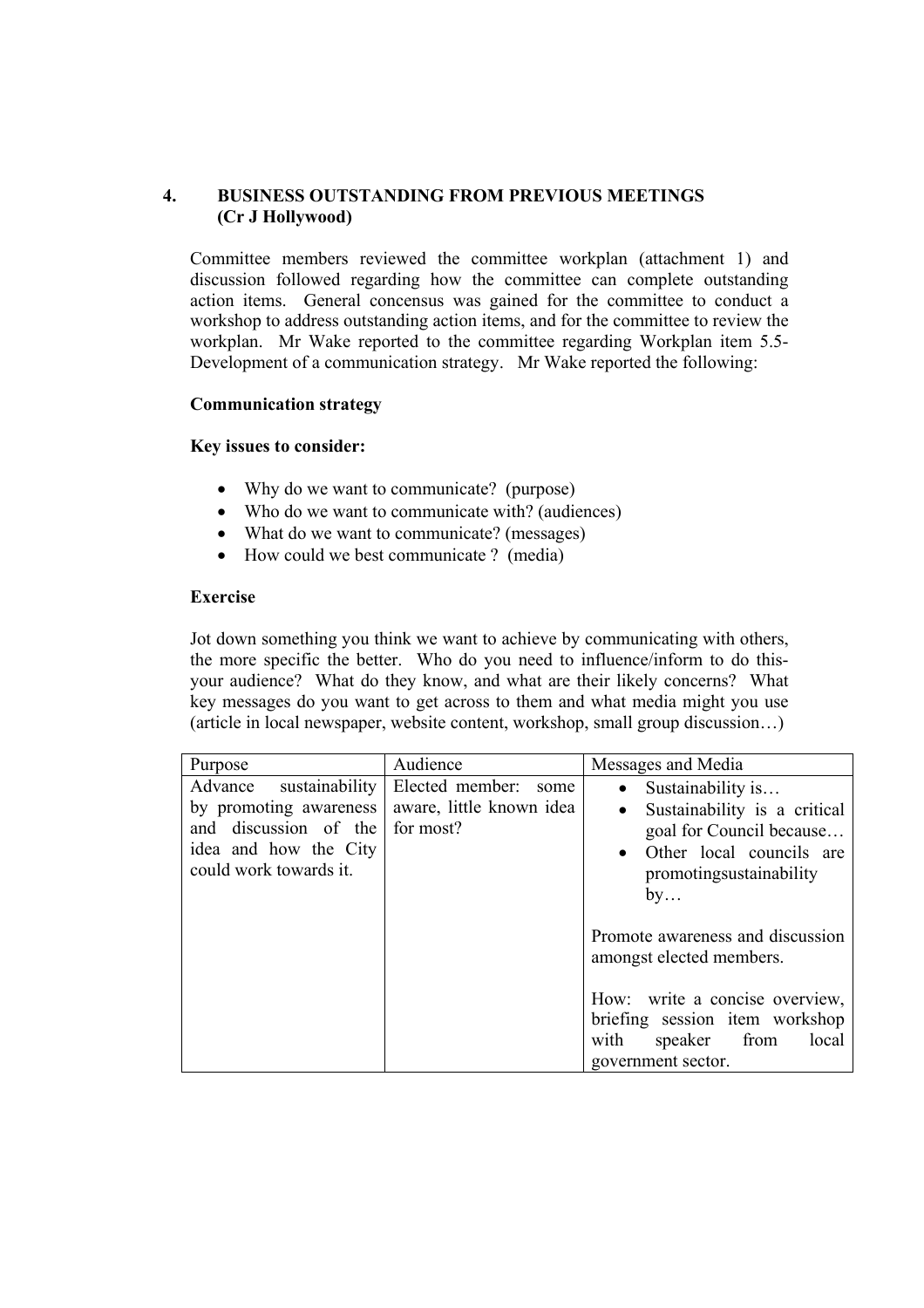Mr Magyar commented regarding the City of Wanneroo sustainability approaches.

Mr Hawkins noted that the Department of Environmental Protection is developing a state government approach towards a communication strategy (officer contact, Mr John Elder).

# **5. BUSINESS ITEMS**

## **5.1 Best Practice in Local Government Awards 2002 (Cr Hollywood).**

The City of Joondalup has won a Best Practice in Local Government award at this year's WALGA awards. The City's winning entry was for the achievement of best practice in innovation, with its submission entitled:

## **"The City of Joondalup's Approach Towards a Sustainable Future by Council Leadership, Education and Participation".**

The nomination highlighted the City's approach towards developing a sustainable future, including several innovative sustainability initiatives which are building the community's capacity to address sustainability issues. The City's submission highlighted the key goal of sustainable development which is to achieve outcomes that are economically viable, environmentally responsible and socially sound. The City's sustainability initiatives include:

- Submission to the WA State Sustainability Strategy
- Environmental, Social and Economic Sustainability Policy
- Community Funding; Environmental and Sustainable Development Fund
- Adoption of corporate and community greenhouse gas emission reduction targets
- Sustainability Education and Promotions
- 2002 Environmental Challenge School Programme
- World Environment Day Celebrations
- "Envirocare" information brochures
- Environmental and Sustainability Advisory Committee
- Sustainability Web Site
- Earth Charter and the Strategic Planning Process
- Cities for Climate Protection Program
- Sustainability Publications

The innovation category was particularly competitive, with 67 nominations received and several Councils winning best practice awards.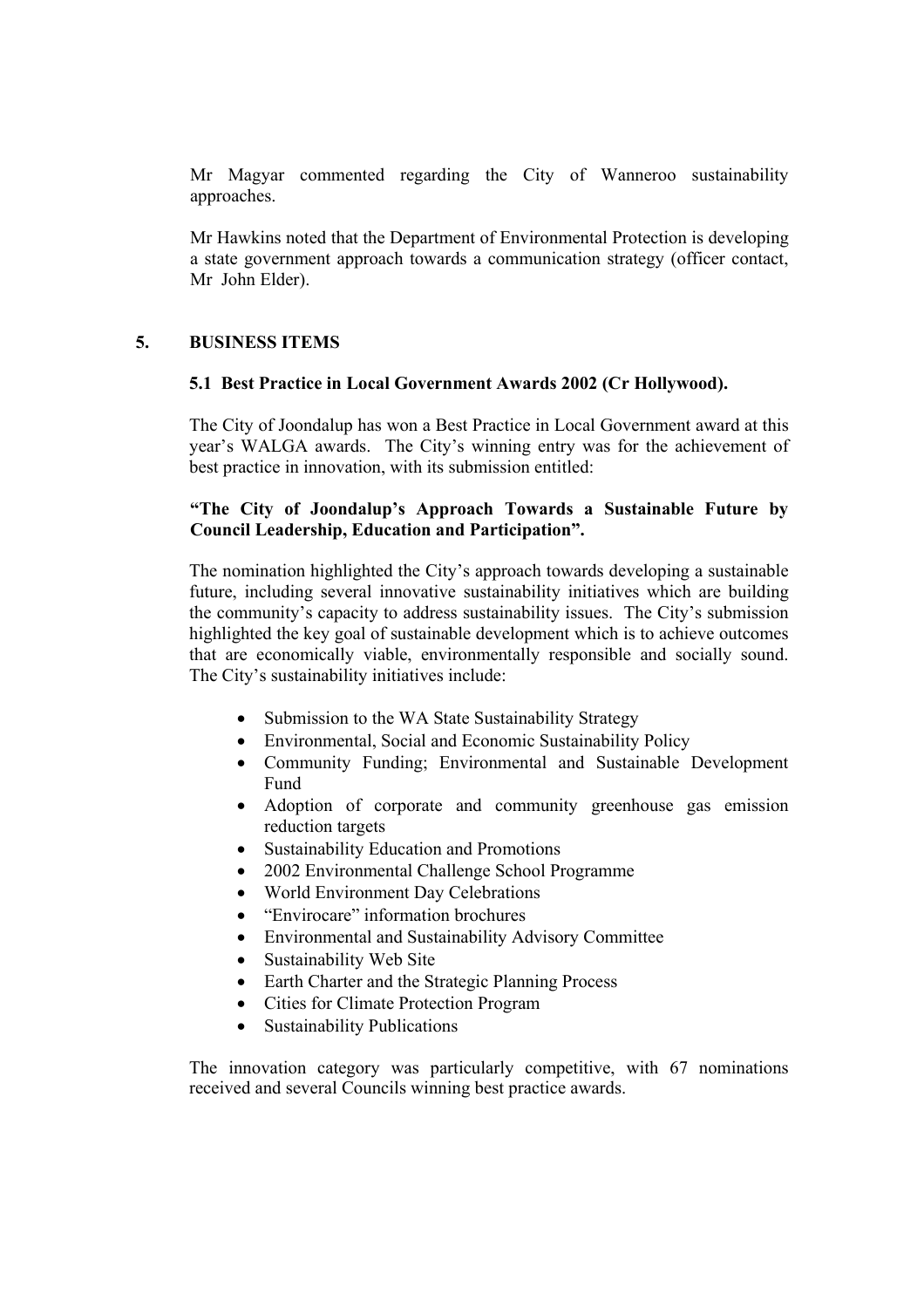The award was accepted on behalf of the City by the Chairperson of the Environmental and Sustainability Advisory Committee, Cr John Hollywood, and Sustainable Development Officer John Goldsmith. The Best Practice award recognises the overall achievement of the City's approach towards sustainability, based on the innovative sustainability achievements of business units including Strategic and Corporate Planning, Community Development Services, Operations Services, Health and Environmental Services, Information Management, Infrastructure Management Services, and Approvals Planning and Environmental Services.

Mr Goldsmith will present highlights of the City's sustainability initiatives at the Indopacific Ecosystem Health Conference, to be held at Edith Cowan University, Joondalup, 24-27 November. Further information on the conference is available at http://www.chs.ecu.edu.au/research/ceh/conference\_2002/

For further information, please visit the City's sustainability web site, via the sustainability quick link at http://living.joondalup.wa.gov.au

**MOVED Cr O'Brien SECONDED Mr Wake that the Environmental and Sustainability Advisory Committee congratulates Council for its ongoing support of sustainability and environmental initiatives, which have contributed towards the WALGA Best Practice award.** 

#### **CARRIED**

#### **5.2 City of Joondalup invited to present a Sustainability Case Study for the Earth Charter international Initiative (Mr John Goldsmith).**

The City of Joondalup has been invited to present a sustainability case study, as part of the Earth Charter International Initiative.

In July 2002, WA Local Government Association hosted guest speaker Dr Brendan Mackey in a special "Earth Charter, Global Vision Goes Local" briefing to Local Government.

Dr Brendan Mackey is Chair of Earth Charter Australia and Reader in Ecology and Environmental Sciences at the Australian National University, and visited Perth in July to promote the Earth Charter.

The Earth Charter is a highly integrated set of sustainable development principles. It is based on four major themes, namely respect and care for the community of life, ecological integrity, social and economic justice and democracy, nonviolence and peace.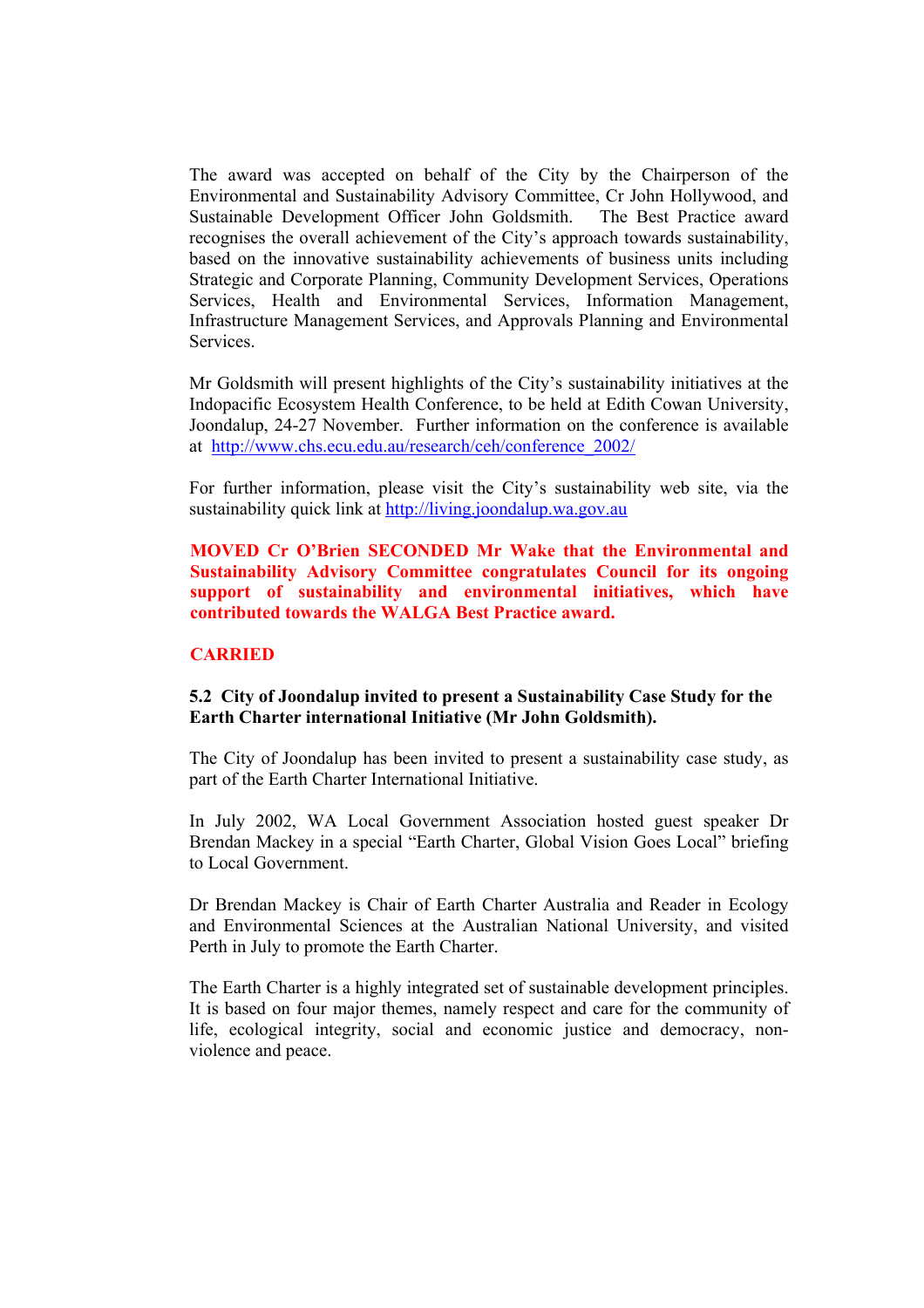## **The Earth Charter**

The Earth Charter is a highly integrated set of sustainable development principles. It is based on four major themes, namely (1) respect and care for the community of life, (2) ecological integrity, (3) social and economic justice and (4) democracy, non-violence and peace. The four major themes are presented as sixteen key principles which are summarised as follows:

- **1** Respect for the Earth
- **2** Care for life
- **3** Democratic societies
- **4 5 Secure Earth's bounty and beauty for present and future generations<br><b>5** Protect and restore ecological systems
- **5** Protect and restore ecological systems
- **6** Prevent environment harm and apply the precautionary principle<br> **8** Safeguard regenerative capacities of the Earth
- **7** Safeguard regenerative capacities of the Earth
- **8** Advance the study of ecological sustainability
- **9** Eradicate poverty
- **10** Ensure economic development is equitable and sustainable
- **11** Affirm gender equality
- **12** Uphold the right of all to a supportive natural and social environment
- **13** Strengthen democratic institutions
- **14** Integrate sustainability into lifelong learning
- **15** Treat all living beings with respect and consideration
- **16** Promote a culture of tolerance, nonviolence and peace

The full version of the Earth Charter is available at www.earthcharter.org. Copies of the Earth Charter will be provided for committee members.

The City's Sustainable Development Officer, John Goldsmith, gave a presentation at WALGA on how the City is utilising the Earth Charter as part of the Strategic Planning process. The presentation included a comparison between Council policies and the Earth Charter, which demonstrated significant common ground between the two and the value of the Earth Charter as a tool in local government strategic planning.

The City of Joondalup presentation was received very favourably and the City was invited by Dr Mackey and the PLANIT Earth Charter group, to prepare a case study for inclusion on the Earth Charter international web site ( www.earthcharter.org ).

The Earth Charter case study will be supplied at the committee meeting, and has been submitted to the Planit Group and Dr Brendan Mackey.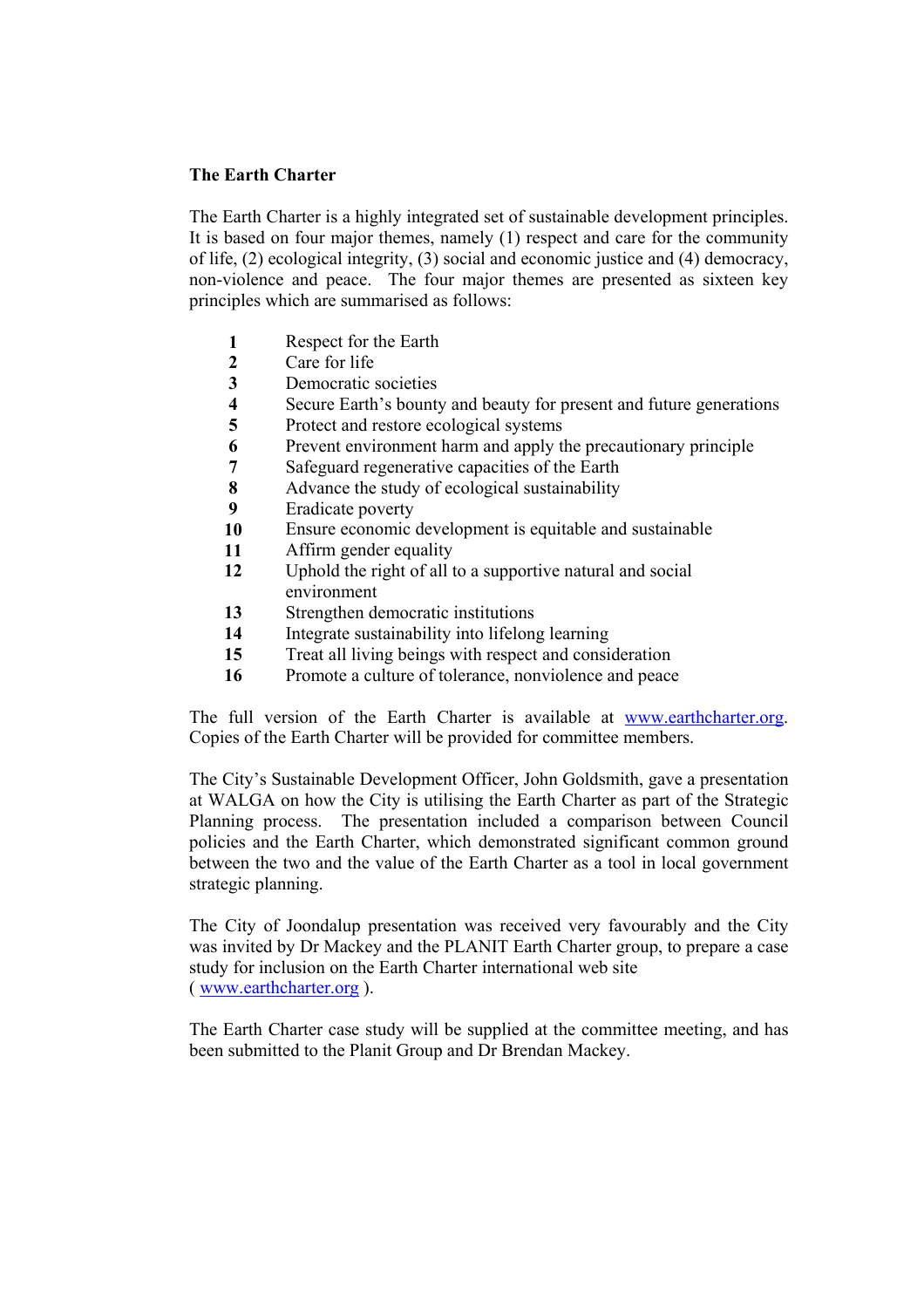The Shire of Serpentine Jarrahdale Shire President, Jan Star, has indicated that the Earth Charter is being used to guide the Shire of Serpentine Jarrahdale's Council's policies.

The City's sustainability web site has been updated with the Earth Charter case study. Refer to ;

http://living.joondalup.wa.gov.au/BUOrgnStrategic/sustainability/revised/living\_s ervices sustainability earth charter.asp

The committee noted an opportunity for City of Joondalup policies to be audited on a periodical basis, in relation to the Earth Charter.

**MOVED Mr Cusack SECONDED Mr Kurup that the Environmental and Sustainability Advisory Committee NOTES the Earth Charter case study.** 

## **CARRIED**

## **5.3 Self Evaluation Form "How Sustainable is Your Project" (Mr John Goldsmith)**

The committee reviewed the draft self evaluation guide entitled "How Sustainable is Your Project?" and further input from the committee was received. The self evaluation guide is intended to enable a preliminary assessment of the sustainability of a project or proposal. The self evaluation guide provides a simple approach to assessing the environmental, social and economic sustainability of a proposal.

It is proposed that the guide be further developed in a web-based format for application on the City's sustainability web site.

## **MOVED Cr O'Brien SECONDED Mr Wake that the Environmental and Sustainability Advisory Committee NOTES the revised sustainability self evaluation guide and conducts further investigations.**

## **CARRIED**

## **5.4 Drainage Management at Yellagonga Regional Park, Consultant Report by Connell Wagner,**

Connell Wagner was commissioned by the City of Joondalup to assist with stormwater drainage management planning and impact assessment for existing outfalls into lakes of Yellagonga Regional Park. The emphasis of this presentation is on outfall 21 situated on the western foreshore of Lake Goollelal in the suburb of Kingsley.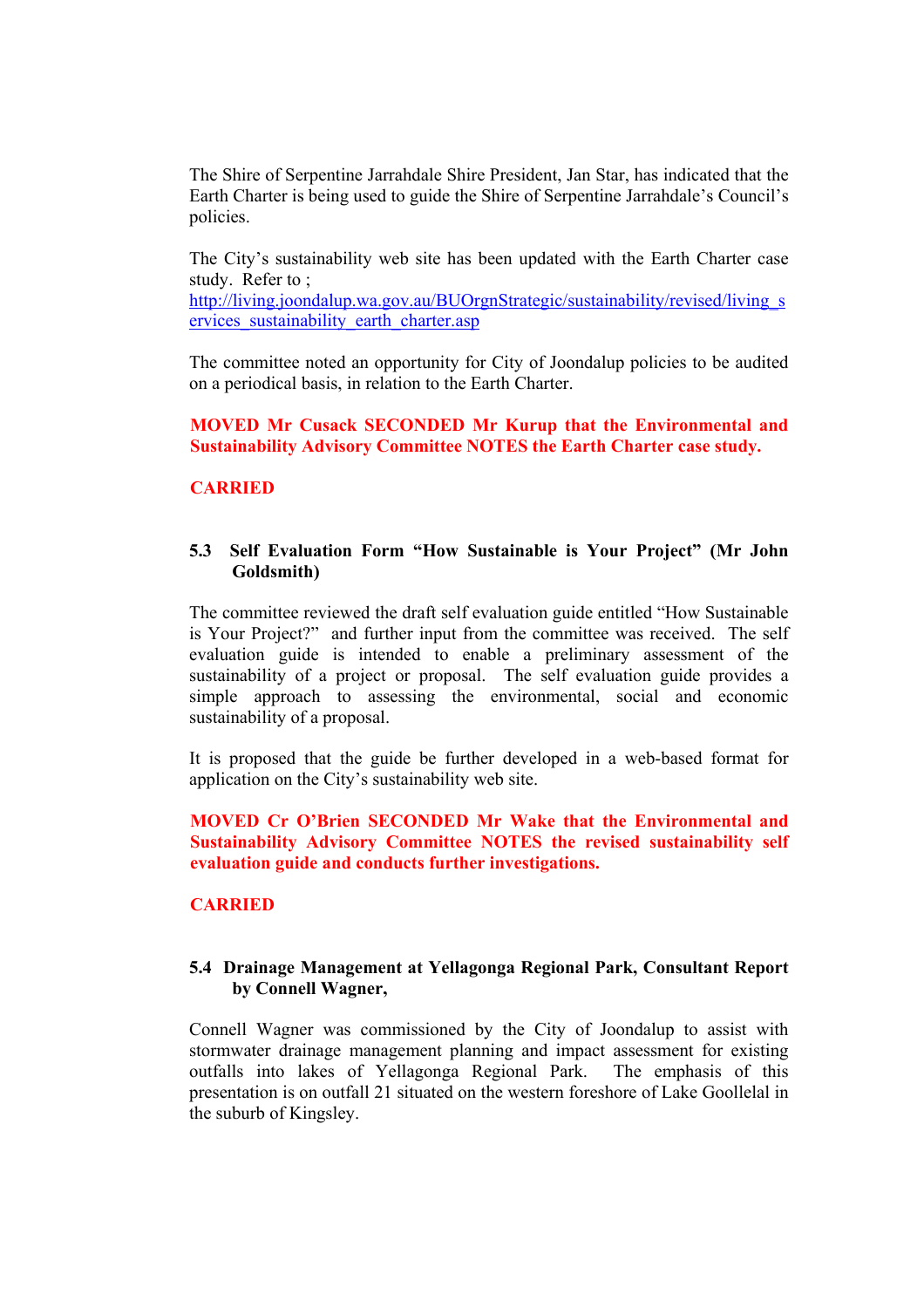Significant reference to previous studies and developments has been essential in appreciating the past, present and future conditions of Yellagonga Regional Park, thereby enabling informed assessments of appropriate stormwater treatment mechanisms. The aim of this presentation is to highlight the treatments appropriate to Outfall Number 21 in Lake Goollelal.

Guest speaker Damian Smith (Connell Wagner) presented a review of the drainage management issues in relation to outfall No 21.

The recommendations made in the presentation were specific to outfall Number 21 but will also act as a guide for future upgrades to other stormwater outfalls into Yellagonga Regional Park. This presentation represents a Concept Design and as such is only meant for planning purposes.

**MOVED Cr O'Brien SECONDED Mr Magyar that the Environmental and Sustainability Advisory Committee endorse in principle the proposed strategy and concept design to upgrade the existing stormwater drainage outfall no 21 in Lake Goollelal.** 

## **CARRIED**

#### **5.5 City of Joondalup Submission on the draft State Government Sustainability Strategy "Focus on the Future" Consultation Draft (Mr John Goldsmith).**

The committee is advised that a submission on the State Government's draft sustainability strategy, "Focus on the Future" has been prepared based on administration review and comment of the draft strategy. The City's submission will be referred to the 17 December 2002 Council meeting. The public submission period closes on 10 January 2003.

#### **MOVED Cr O'Brien SECONDED Mr Magyar that the Environmental and Sustainability Advisory Committee NOTES the report's progress.**

#### **CARRIED**

#### **5.6 Car Free Day (Cr Hollywood)**

Cr Hollywood updated the committee regarding ongoing investigations for a proposed City of Joondalup Car Free Day. Cr Hollywood noted considerable community uptake regarding the car free day at the City of Fremantle, via the formation of a car free day committee, and also significant business interest.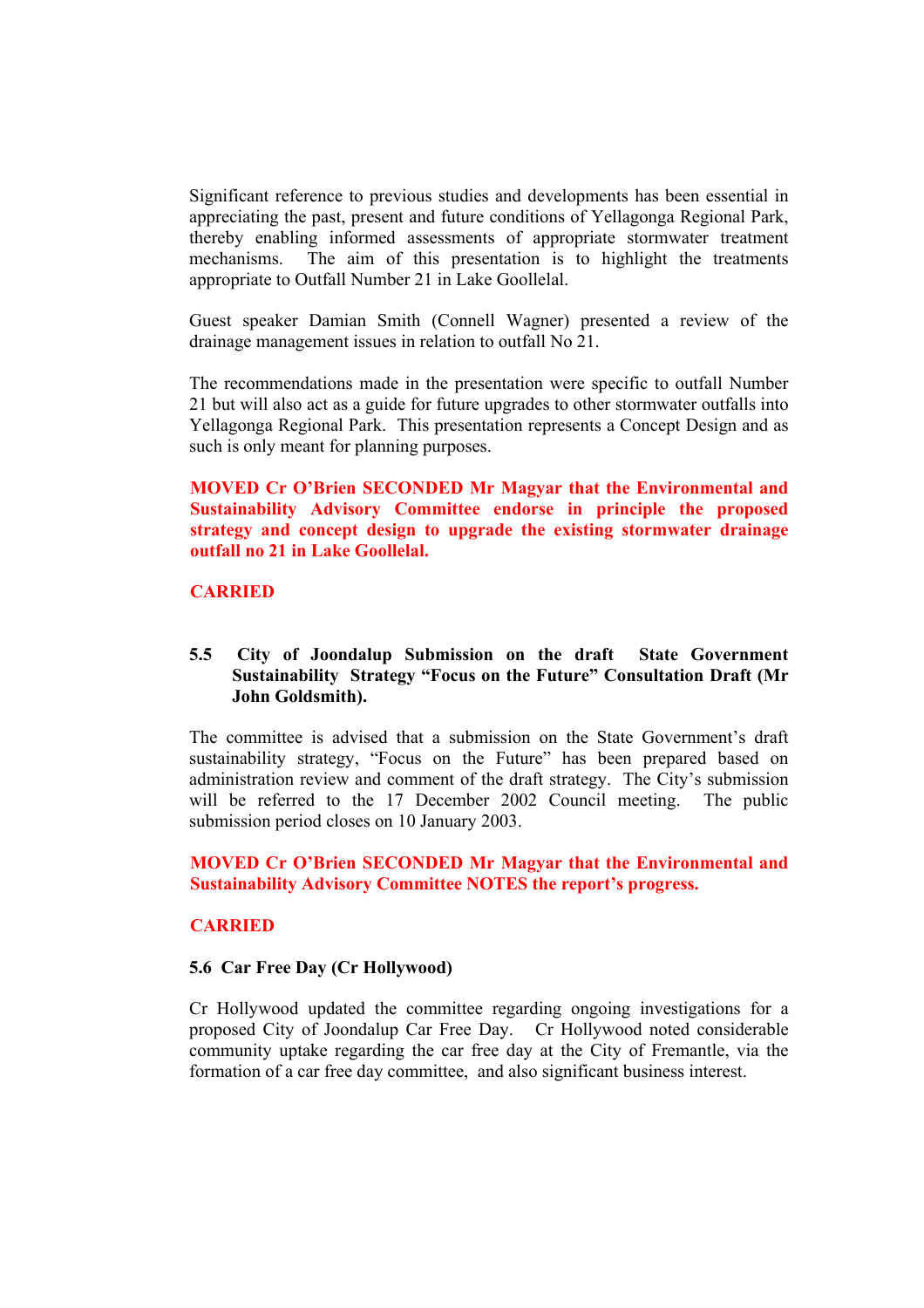The annual event in Fremantle occurs on 22 September. Councils including Vincent, Victoria Park and Subiaco have expressed interest in car free days. Throughout the world, over 1000 towns hold car free days.

An opportunity exists to work in collaboration with City of Fremantle to investigate further, and the ideal role of the Joondalup Festival committee was noted.

Mr Goldsmith noted that the Joondalup Festival is already being managed with a car free sector during the festival which lends itself greatly to the car free day concept. However Mr Goldsmith also noted that the marketing opportunity for the Joondalup Festival in relation to the car free day concept has not been fully recognised to date and that investigation is needed.

**MOVED Cr O'Brien SECONDED Mr Wake that the car free day concept be referred to the Joondalup Festival committee for investigation and consideration be given to a report back to the Environmental and Sustainability Advisory Committee.** 

## **CARRIED**

## **5.7 Coordination of Cities for Climate Protection Milestone 3- Development of Greenhouse Gas Emission Reduction Action Plan (Mr Cusack)**

The committee, at its September meeting, resolved to investigate opportunities for Council to work in conjunction with Edith Cowan University in relation to the Cities for Climate Protection initiatives. Mr Cusack updated the committee regarding ideas and opportunities for the Cities for Climate Protection Milestone 3- Development of Greenhouse Gas Emission Reduction Action Plan, and potential involvement of the Edith Cowan University. The potential for internships and student research projects based on City of Joondalup priority research and investigation areas were discussed. The transport reference group was identified as a group with which the City could develop collaborative projects.

## **6. OTHER BUSINESS**

## **6.1 Air Quality correspondence (Mr Hawkins)**

Mr Hawkins requested that correspondence from the Department of Environmental Protection be forwarded regarding the proposed local law on wood fire heater and air quality. Mr Robinson noted that a copy of the correspondence will be forwarded, and that such correspondence is subject to Council administrative processes.